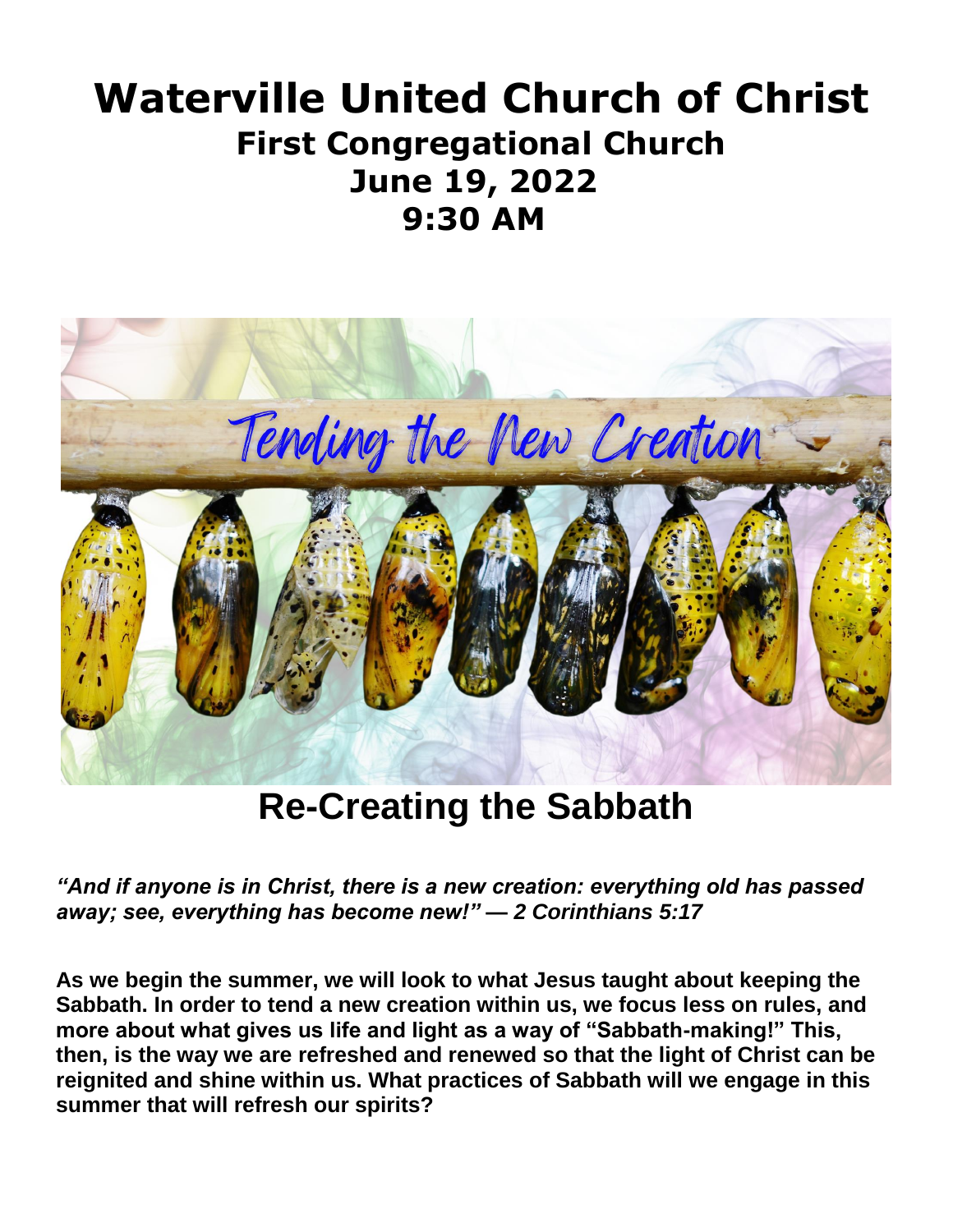## **Words of Greeting**

## **Mission Statement**

**Seeking to walk in the Way of Jesus, we are an Open and Affirming church, faithfully using who we are and what we have to serve those on the margins of our community. No matter who you are or where you are on life's journey, you are welcome here.**

| <b>Music for Gathering</b> | O Word of God Incarnate | arr. Cindy Berry |
|----------------------------|-------------------------|------------------|
| <b>Threshold Moment</b>    |                         |                  |

| <b>Opening Hymn</b> | I Heard the Voice of Jesus Say | NCH 489 |
|---------------------|--------------------------------|---------|
|---------------------|--------------------------------|---------|

## **A Visit with Flat Jesus**

### **Hebrew Scripture** Deuteronomy 5:12-15 (Inclusive Bible)

Honor the Sabbath day and keep it holy, as YHWH, your God, commanded. For six days you will labor and do all your work, but the seventh day is a Sabbath to YHWH, your God. You will do no work that day, neither you nor your daughter nor your son nor your workers—women or men—nor your ox nor your donkey, nor any of your animals; nor even foreigners among you. Thus your workers—both women and men—will rest as you do. Remember that you were a slave in the land of Egypt and that YHWH, your God, brought you out from there with a mighty hand and outstretched arm; because of this, YHWH, your God, has commanded you to keep the Sabbath day.

**The Word in Music** *Black Bird* Paul McCartney & John Lennon

**Christian Scripture** Mark 2:23 – 3:6 (Inclusive Bible)

One Sabbath day Jesus took a walk through the grain fields, and the disciples began to pick ears of grain as they went along. The Pharisees said to Jesus, "Look, why are they doing something on the Sabbath day that is forbidden?" And Jesus replied, "Did you never read what David did in his time of need when he and his followers were hungry—how David went into the house of God when Abiathar was high priest and ate the loaves of offering, which only the priests are allowed to eat, and how he also gave some to those with him?" Then Jesus said to them, "The Sabbath was made for people, not people for the Sabbath. That is why the Chosen One is ruler even of the Sabbath." Returning to the synagogue, Jesus met someone who had a withered hand. Now the religious authorities were watching to see if Jesus would heal the individual on the Sabbath day, as they were hoping for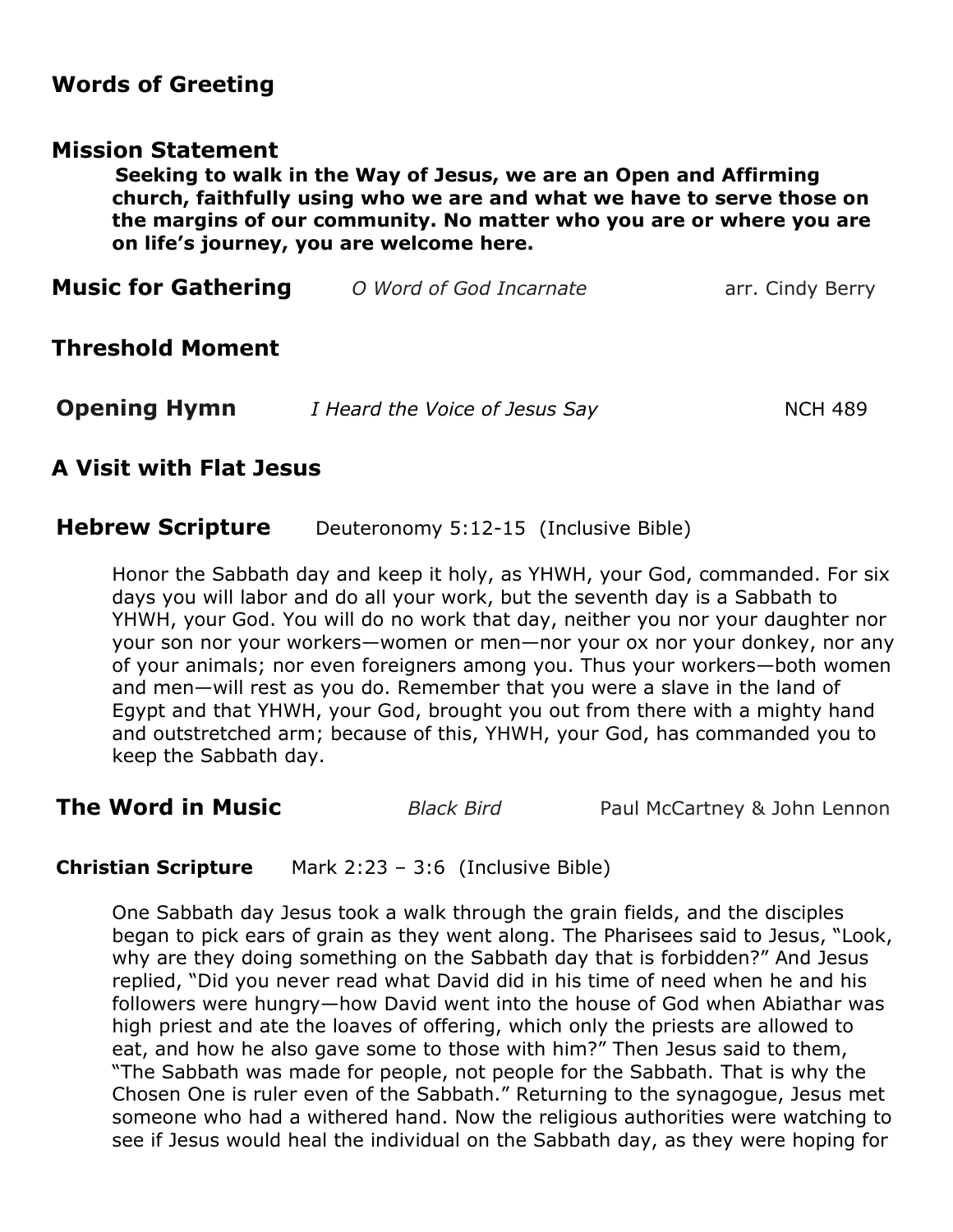some evidence to use against Jesus. He said to the afflicted one, "Stand and come up front!" Then he turned to them and said, "Is it permitted to do a good deed on the Sabbath—or an evil one? To preserve life or to destroy it?" At this they remained silent. Jesus looked around at them with anger, for he was deeply grieved that they had closed their hearts so. Then Jesus said to the person, "Stretch out your hand." The other did so, and the hand was perfectly restored. The Pharisees went out and at once began to plot with the Herodians, discussing how to destroy Jesus.

**Sermon** *Re-Creating the Sabbath*

## **Joys & Concerns**

## **Prayers of the People**

## **Prayer of our Savior**

*(say the one that is in your heart)* 

### *A Traditional Version*

**Our Father, who art in heaven, hallowed be thy name. Thy kingdom come. Thy will be done on earth as it is in heaven. Give us this day our daily bread; and forgive us our trespasses, as we forgive those who trespass against us; and lead us not into temptation; but deliver us from evil. For thine is the kingdom and the power and the glory forever. Amen** 

## *A Contemporary Version*

**Our Creator in heaven, holy is your name. Your kingdom come. Your will be done on earth as it is in heaven. Give us this day our daily bread; and forgive us our trespasses, as we forgive those who trespass against us. Do not lead us into temptation; but deliver us from evil. For the kingdom, the power, and the glory are yours, now and forever. Amen.**

## **Offering**

**Gift of Justice**

## **Announcements**

**Closing Hymn** *Lift Every Voice and Sing* **NCH 593**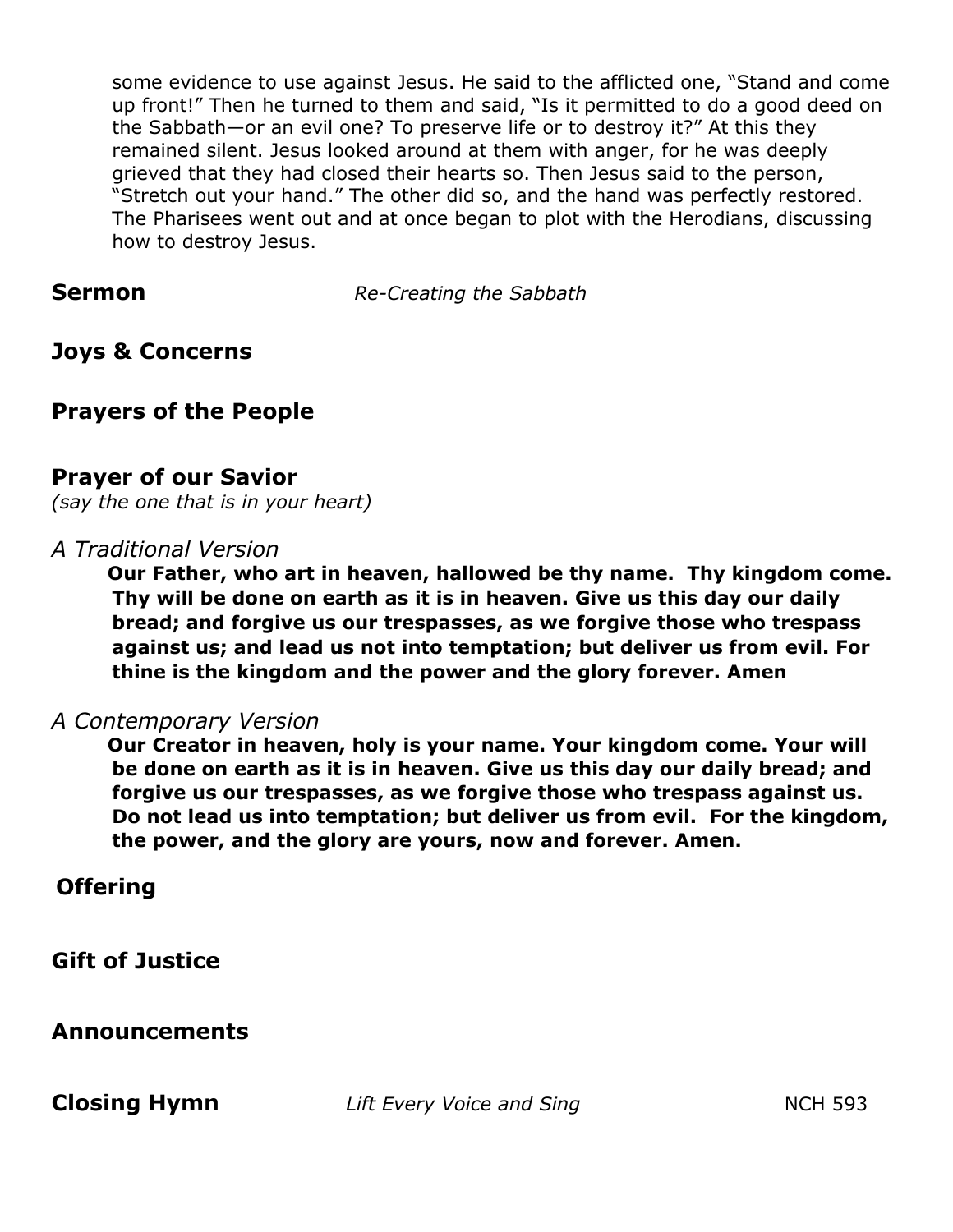## **Words of Blessing**

**Musical Blessing** *Precious Lord Take my Hand* **Thomas Dorsey** 

## **WORSHIP PARTICIPANTS**

Rev. Ian R. Lynch – Pastor David Dean – Soloist/Pianist Nancy Godfrey – Liturgist Linda Roy – Deacon of the Week

Copyrighted material used and broadcast with permission. Christian Copyright Solutions license #12114, One License #A-724635 and CCLI license #20883655

## **ANNOUNCEMENTS**

**Numbers Served Last Week Essentials Closet: 197 Loads of Love: 6 Entire year of Essentials & Loads of Love 2022: 1828**

## **Join us Sunday, June 26 for Coffee Hour after Worship**



## **An Interactive Intergeneration Activity for All**

Summer is a time for travel, so it is a good time to remember that Jesus said he would be with us always, wherever we go  $(Mat$ thew  $28:20$ ) This project is a tangible and fun way to celebrate that. If you know with the story "Flat Stanley" you may already be familiar with the concept of taking a paper cutout and posing it in a variety of places and sharing the photo. We will use this idea to create our Time with Children videos over the next few weeks, while encouraging some playfulness along the way.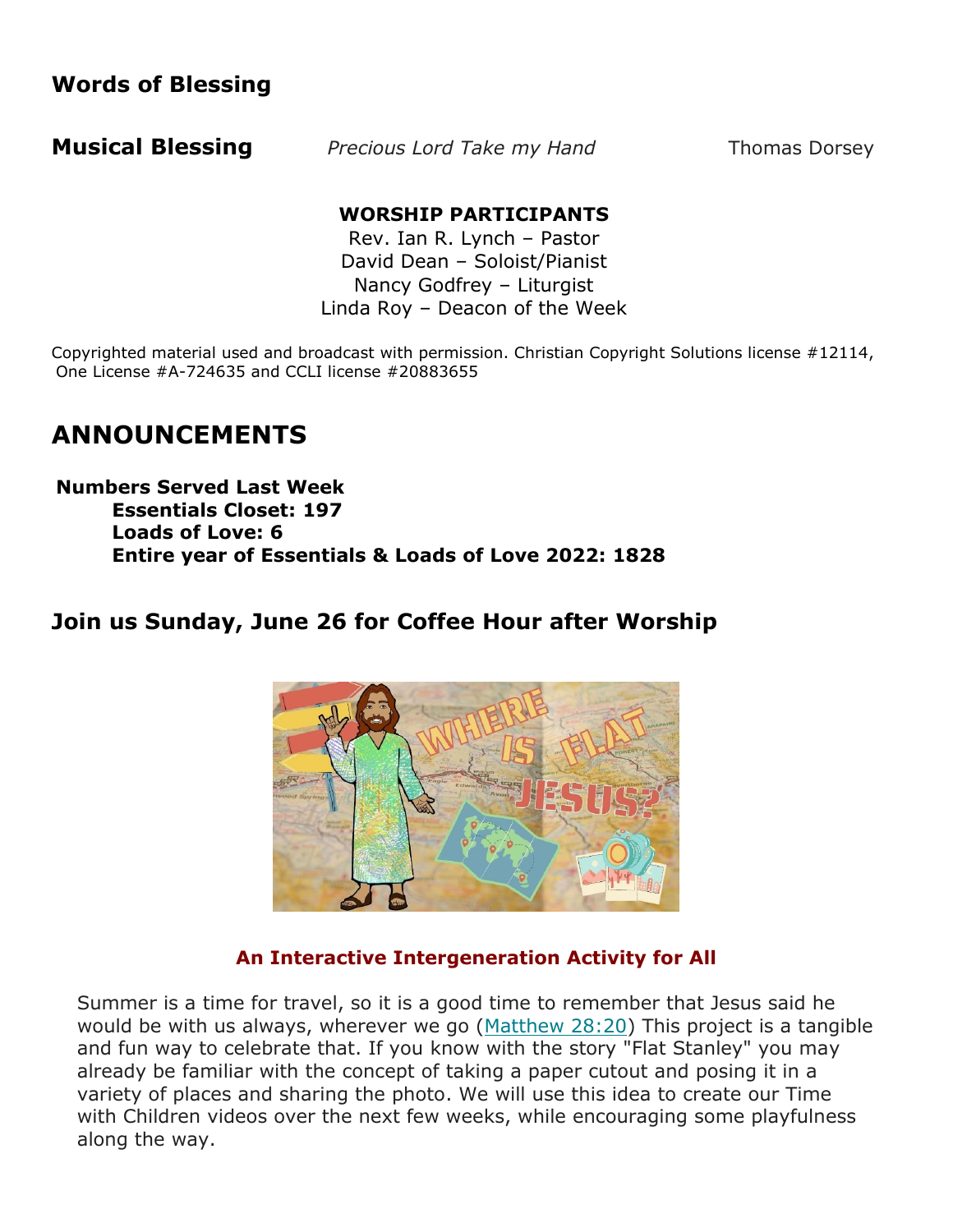Here's how to participate:

#### **1. Choose your Flat Jesus**

You can download an already colored copy [here](https://watervilleucc.us5.list-manage.com/track/click?u=d621eb1bc486f79d9694c7f5e&id=ed879f4ac1&e=22d863d258) or one to color yourself [here.](https://watervilleucc.us5.list-manage.com/track/click?u=d621eb1bc486f79d9694c7f5e&id=4975d471b0&e=22d863d258) Both options are available from the church office if you have an issue printing one at home

#### **2. Create your Flat Jesus**

 If you are coloring, be creative. Then cut out the figure, leaving a bit of space around the lines. It is helpful to laminate it. A simple way to accomplish this is use packing tape on both sides, trimming the excess. Adding a stick or short dowel rod will help when it comes time to pose your Flat Jesus (FJ for short).

#### **4. Have a photo shoot!**

 It will be fun seeing FJ in places that are both familiar and unique. Show us him in your favorite places and contact friends in far away places to join in (FJ is able to travel at the click of a mouse!)

#### **5. Share your pictures.**

 Post them on social media so your friends can see that you are part of a joyful congregation (use #FJ22). And email them to Rev. Ian [\(revianlynch@gmail.com\)](mailto:revianlynch@gmail.com?subject=Flat%20Jesus) so he can use them in the children's videos.

#### **Assignment #FJ22**

There are specific activities that we need to picture FJ doing to incorporate into the Time with Children. Since we need them in advance of the week when the video will be made, the sooner you can provide these, the better. Here is the order:

- FJ resting
- FJ with family
- FJ in a garden
- FJ having fun
- FJ with a boo boo
- FJ on a trip
- FJ shopping
- FJ with a butterfly

Have fun. Be creative. Do it together (grandchildren make great tech support!)

## **Faith Formation & Fellowship**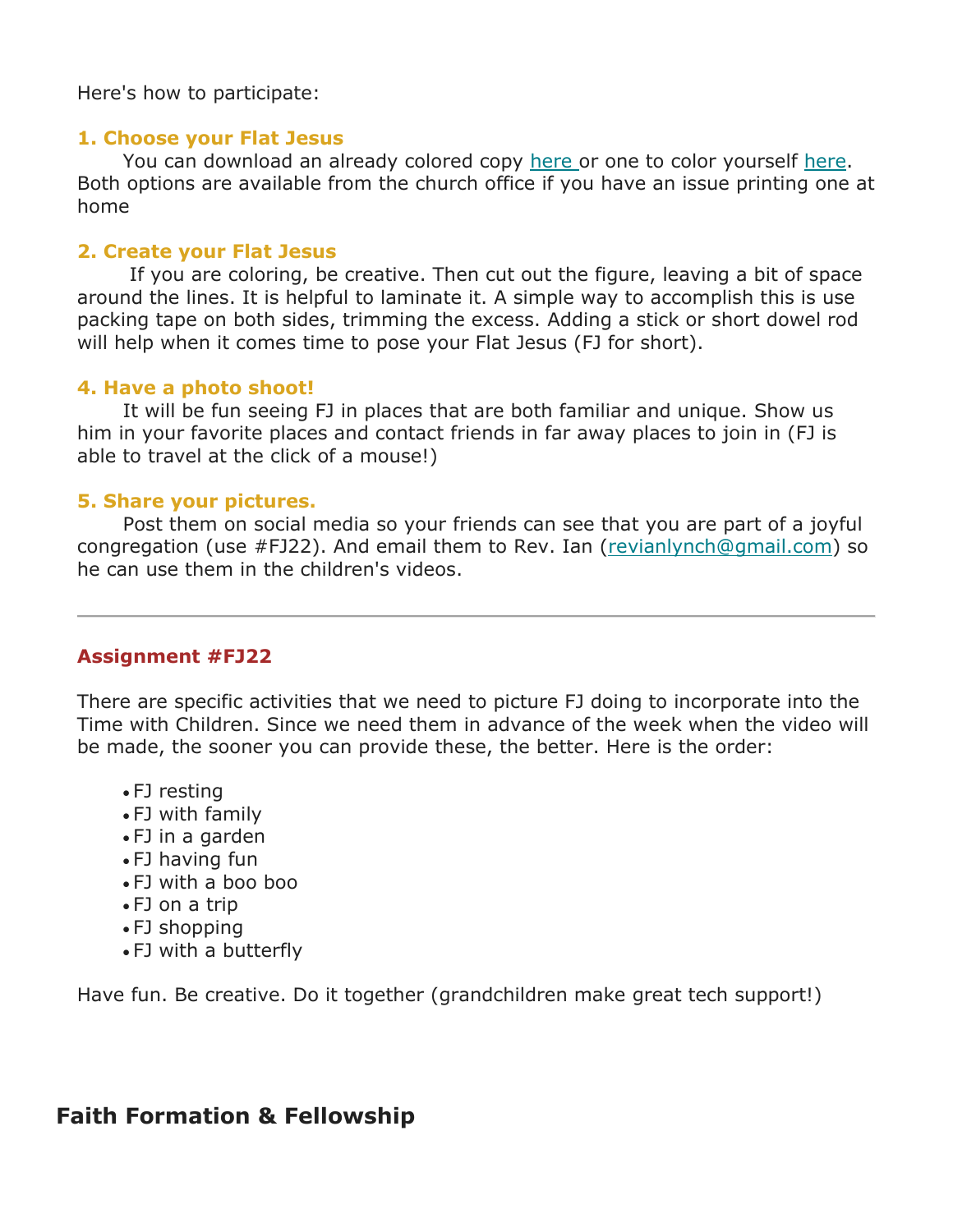We will continue our weekly gatherings on Zoom every Thursday at 7:00 PM Currently, we are having conversations about race. It is helpful to have support from one another as we confront topics like this that challenge us to difficult actions. There is nothing necessary to prepare in advance, just come prepared to engage. But if you have time, here are resources that we may utilize. We plan to watch the documentary "I Am Not Your Negro" together over the course of a couple of weeks. The local stories that have occurred lately may take precedence over that viewing if the group chooses. Either way, there will be important conversation that you are invited to join.

[Article about claims of racist mistreatment in Waterville schools](https://watervilleucc.us5.list-manage.com/track/click?u=d621eb1bc486f79d9694c7f5e&id=0dbccea771&e=22d863d258) [Story about Civil War reenactors in New Gloucester](https://watervilleucc.us5.list-manage.com/track/click?u=d621eb1bc486f79d9694c7f5e&id=23db1f43e7&e=22d863d258) ["I Am Not Your Negro" on YouTube](https://watervilleucc.us5.list-manage.com/track/click?u=d621eb1bc486f79d9694c7f5e&id=45d3e073cb&e=22d863d258)

## **10:00 a.m. Daily Prayer Check in password**

The safest and most effective way to connect to a Zoom meeting is to manually enter the Meeting ID, 914 158 897 - and then the password - 693668 If you want to try just clicking on this link with the password embedded, it should also work:

<https://us02web.zoom.us/j/914158897?pwd=VkEwUG5rbEdwaFB3NGJyU3NhV2hGUT09> And you can always call in: 1 929 205 6099 US And enter the Meeting ID: 914 158 897 Password: 693668

> CHURCH STAFF and OFFICERS Sally Melcher-McKeagney, R.N. - Faith Community Nurse Rev. Maureen Ausbrook – Starfish Village Ministry Pete & Lora Downing – Essentials Closet Nancy Flynn – Administrative Assistant Bill Lee – Diaconate Chair Carl Daiker – Treasurer Jackie Dalton – Assistant Treasurer Mike Seavey – Financial Secretary Herb Oliver – Moderator Chet Manuel – Vice-Moderator Mary Lou Ogden – Clerk 207-872-8976 21 College Ave Waterville, ME 04901 [watervilleucc@gmail.com](mailto:watervilleucc@gmail.com)  www.watervilleucc.org